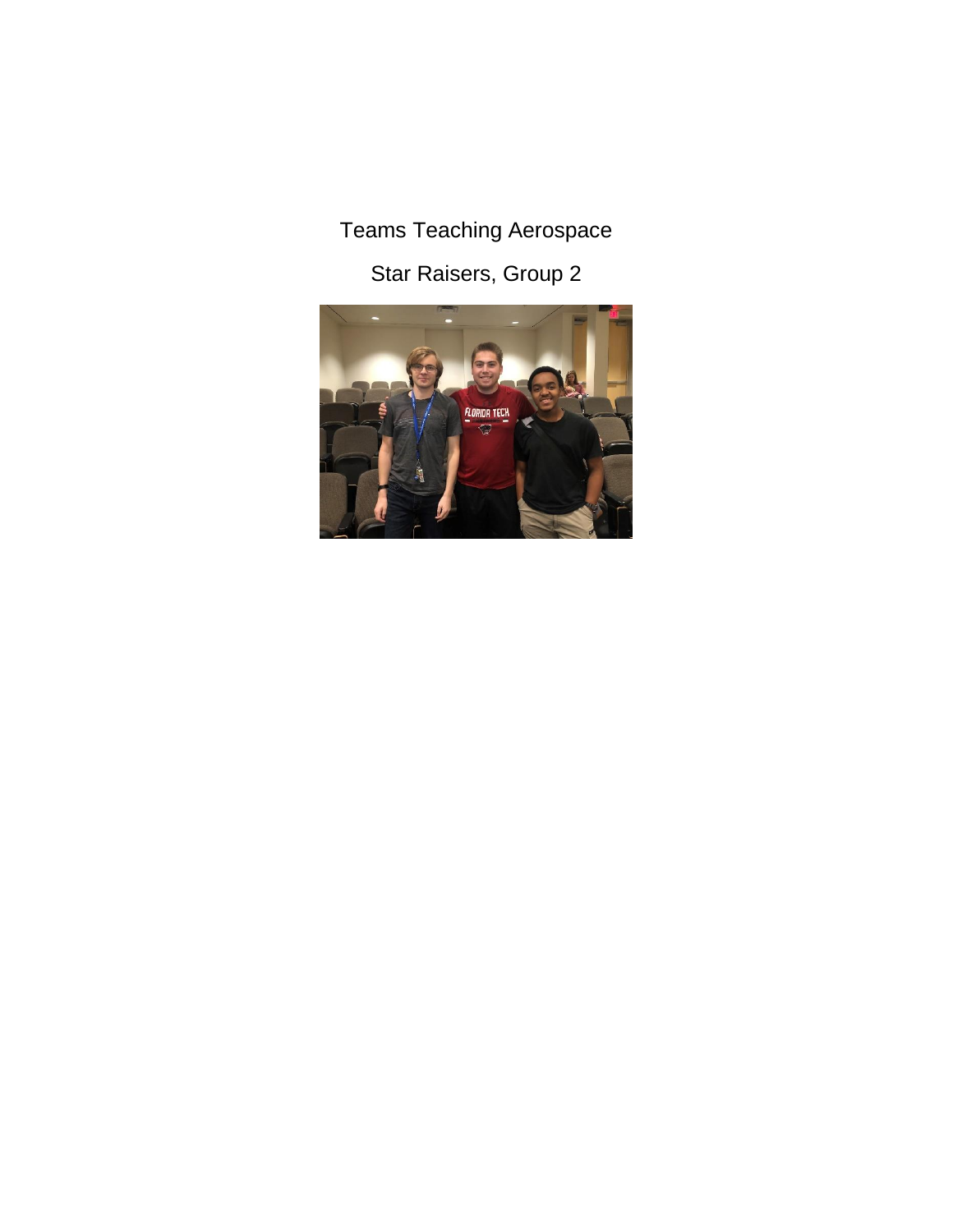# **Site Visits:**

### *Visit One: Harris Design Center*



**From left to right, \_\_\_, \_\_\_\_, \_\_\_\_,\_\_\_**

All team members (----) visited the Harris Design Center on Thursday September 26th, 2019 after our afternoon classes. We learned about the use of the space; the Harris Design Center is mainly used by junior and senior design teams, some personal projects and some clubs. They have free classes for certification for many types of machines including, vacuum forming, manual mill and lathe, laser cutting and plasma cutting. They also have collaboration space that can be used by students when reserved. The Harris Design Center and the Maker Space in Olin Engineering Complex are like "sisters" and operate together and allow students to create things for school projects and for clubs and outside projects. (Nathan)

### *Visit Two: Olin Engineering Maker Space*



**From left to right, ------- and Student MakerSpace Worker**

All members (----) visited the Maker Space in Olin Engineering Complex (OEC) on Thursday September 26th, 2019 after our afternoon classes. We learned a lot about what the Makerspace is for; its function being for students to make things for personal or school projects and learning how to use many different types of 3D printers and assorted CNC machines they have. The Makerspace is used a lot typically by the Juniors and Seniors for their design projects but are there for anyone while they are open. The makerspace also allows clubs and teams to use it as both a planning space and work space. Lastly the Makerspace allows students to also be in charge and get some management experience on top of using it themselves. (Nathan)

## *Visit Three: DSL*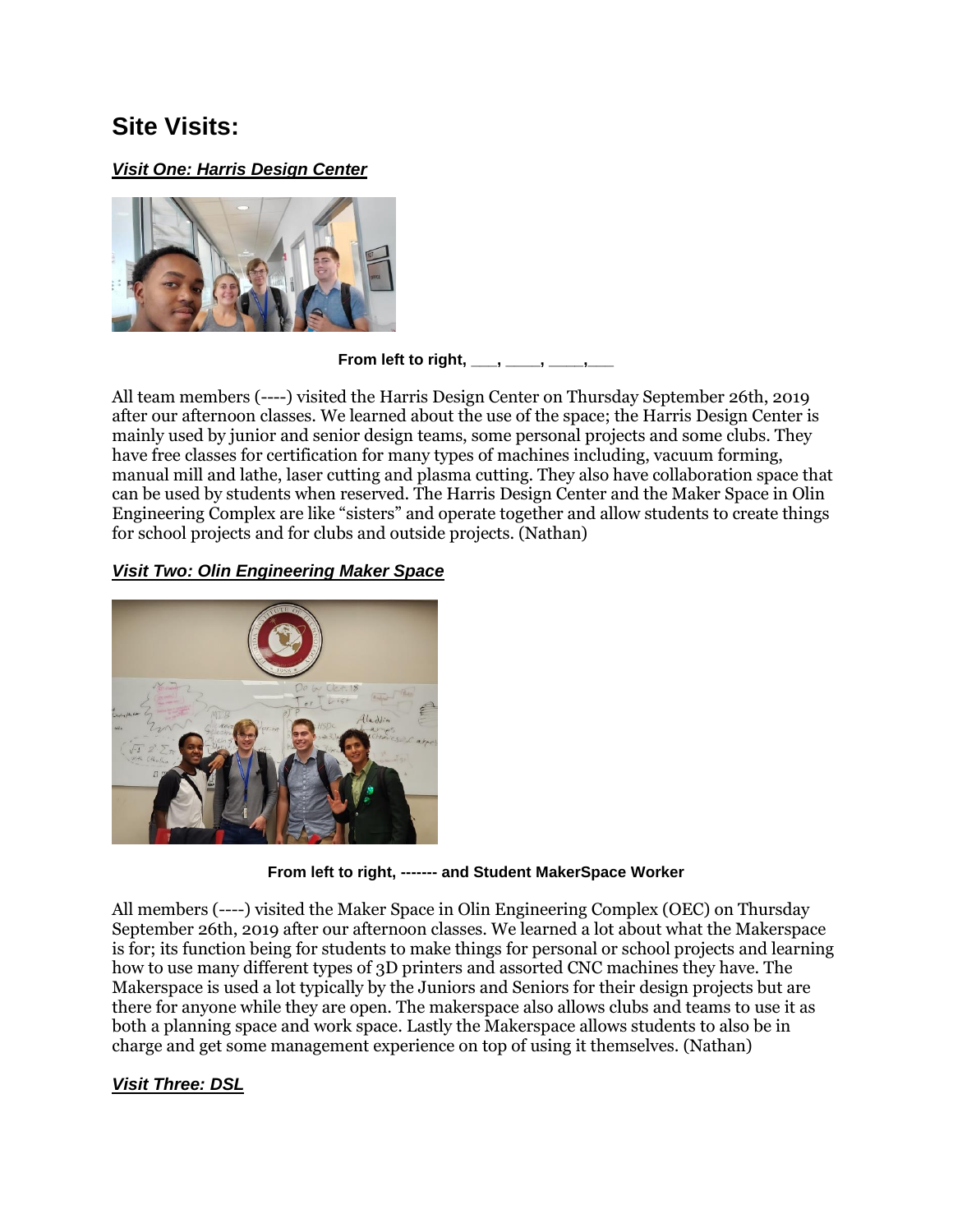

#### **From left to right, DSL Leader, ……**

All members went to the DSL on Thursday October 2nd, 2019 after his afternoon classes. He learned a lot about the space and its capabilities. Talking to the person in charge of DSL he learned that the DSL supports 3D printing for students, a recording studio, a quiet meeting or presenting space and computers that have single, double and triple screens. The DSL also has augmented reality and lots of other technology to allow students to edit any media they want or really accomplish anything they want in the realm of tech. The space is mainly used by upperclassmen as they can be used for upper level classes but are also there for fun to allow students to de-stress and have a fun time while learning at a high-level institution. (Nathan)

# **Project Idea:**

#### **Aerospace Concept:**

Group Two, The Star Raisers wants to build a model that will show and explain concepts around ailerons and how they can affect airplane flight including turning, adjustment and increasing/decreasing lift. This is an important aspect of an airplane and allows easy control of the aircraft in flight. Due to this reason we believe that this is an important concept for engineering students like ourselves to know and is not only a fun thing to learn about but also an easy way to explain flight to younger students that might be interested in engineering or flight. Without the use of ailerons planes would mainly have to rely on the tail using its elevators and rudder to try and steer the back end around to turn. This would reduce the maneuverability of an aircraft immensely. (Nathan)



*This image shows all of the parts of the aircraft including its vertical and horizontal stabilizers with its elevators and rudder. (Nathan)*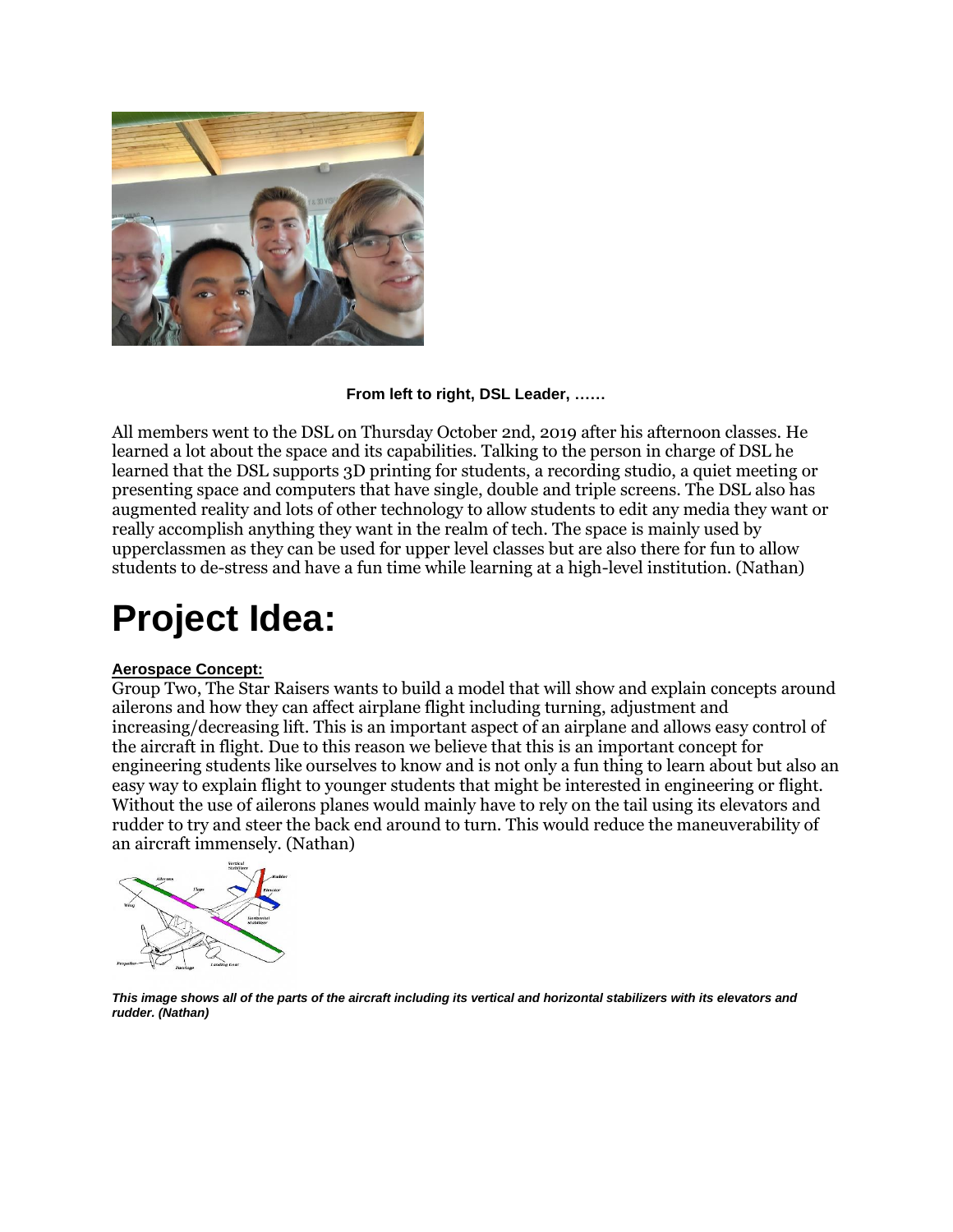

*This image shows how the ailerons on a commercial jet impact the movement overall of the aircraft around its CG. (Nathan)*



*This image shows the movement that is caused by putting each respective aileron up or down and its direction of roll. (Nathan)*

#### **Planned Visual Aid:**

The visual aid will rely on using the Makerspace at Olin Engineering Complex to 3D print parts to a model of a 3D plane. These parts will have movable ailerons, flaps, rudder and elevators to allow for the use of the model in not just with explanations about ailerons but also the other components. This allows our visual aid to be able to be reused many times over for several basic, yet important concepts of flying aircraft. Due to this fact our in-expensive model is essentially even cheaper because of its use for up to three concepts. (Nathan)



*This image is an example of what we will try and make our model look like while simplifying some of the spoilers and inboard/outboard flaps even though we will talk about the difference in sizes and placements. (Nathan)*

We will also include other diagrams like many of these pictures and like the following to help illustrate what the ailerons are doing to the plane and what would happen without them and their differing positions. (Nathan)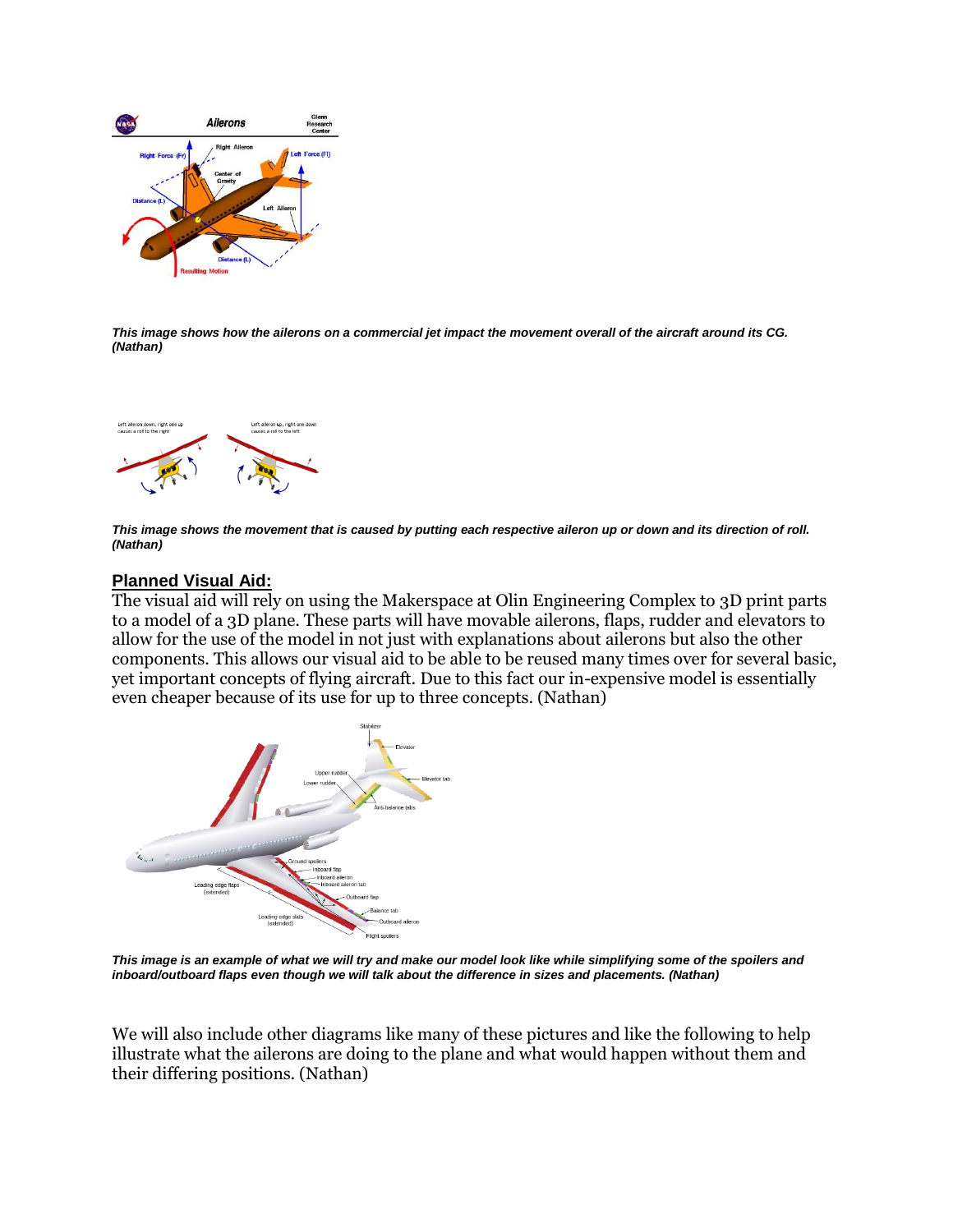

Our main audience will be high school and older students that already have a pretty basic grasp of airplanes and educate them on how the airplanes they fly in or see work and how they can move about. Our visual aid will also be color coded according to each part to allow kids and students to be able to recognize the parts of the aircraft easier and faster. (Nathan)

#### **Future Planning and Work:**

As we continue our planning, we are going to create a CAD model inside Autodesk Inventor that will detail the plane on a 1:200 scale model and print it in the makerspace using their 3D printers. We want to make the parts out of different colors allowing us to color code the parts and allow for easier differentiation of the different parts.

## **Chosen Project:**

We decided to go with the first project that uses an airplane wing to show how an aileron works and interacts with the air when moved on the wing of an aircraft like was suggested by Dr. Demoret after submitting our preliminary report. (Nathan)

# Final Phase:

## **Visual Aid Description:**



*This picture is showing our wing design with the movable aileron in the middle to demonstrate roll from the movement of itself. (Nathan)*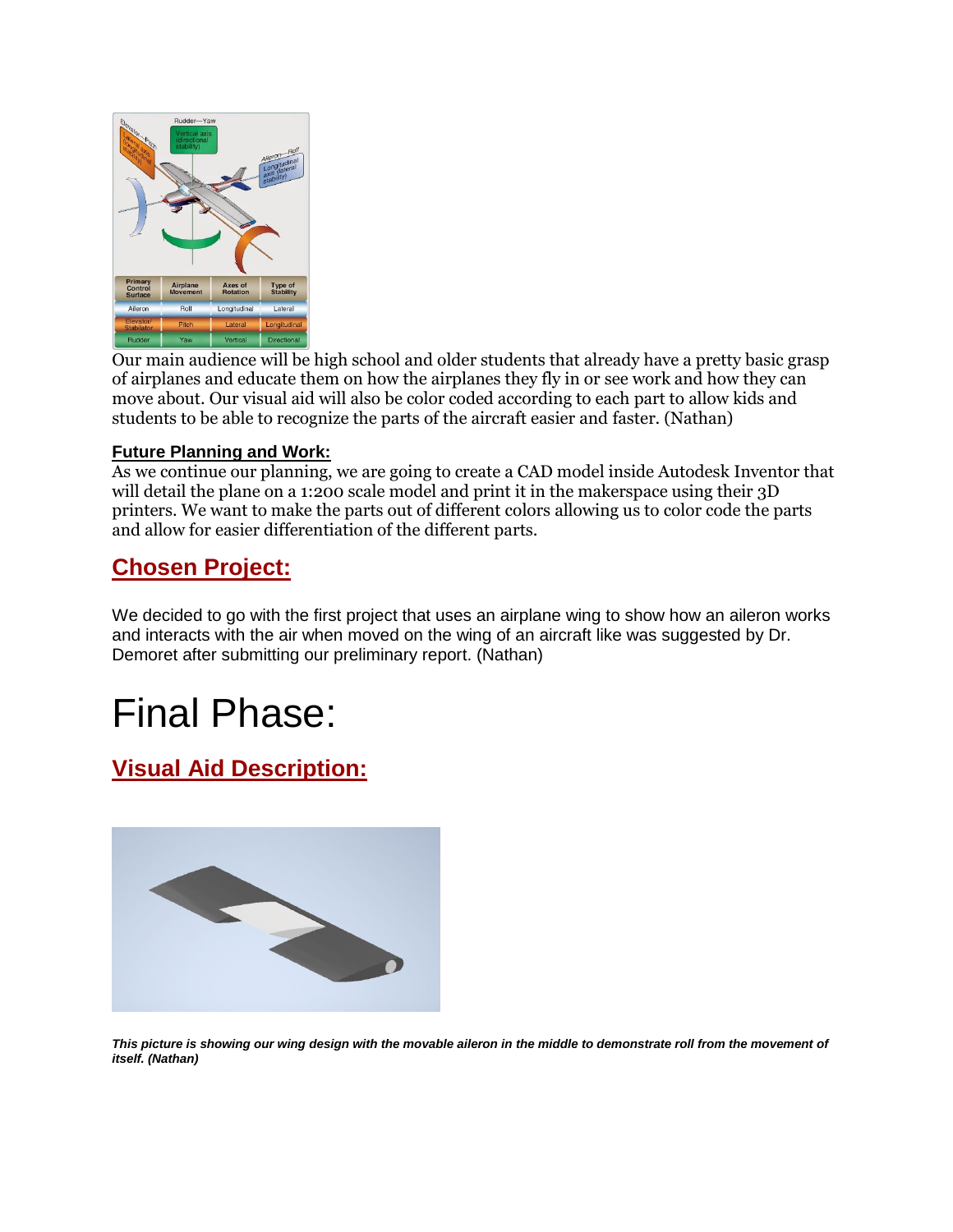To begin with, our group wanted to explain the basic function of an aileron so first we had to design a wing. Going with the simplest thing, we decided on a rectangular wing. We still intended for it to look reminiscent to an actual wing so we designed our own airfoil. The design we made was asymmetrical Once we had our ailerons shape, it was extruded with a space towards the center left vacant. This would be where the aileron would actually be mounted. Once the wing was made, the only task left was to design an aileron that perfectly fit in the vacant spot. After designing the aileron, all that was left was to make a rod to hold both components together. This is what will enable the flapping mechanic associated with ailerons. (Bruce)

## **Visual Aid Demonstration:**



*This photo shows Nathan explaining how an aileron works to his roommate (Nathan)*

We explained to several people how ailerons work and showed how they affect planes when moved wither direction and the effect the have on the plane.

## **Lessons Learned:**

During this project I have learned about the actual dynamics of wings and the overall history of flight. I have always been more interested in space so to learn and hear more about aviation has helped me better understand all of the aerospace field subject matter. (Nathan)